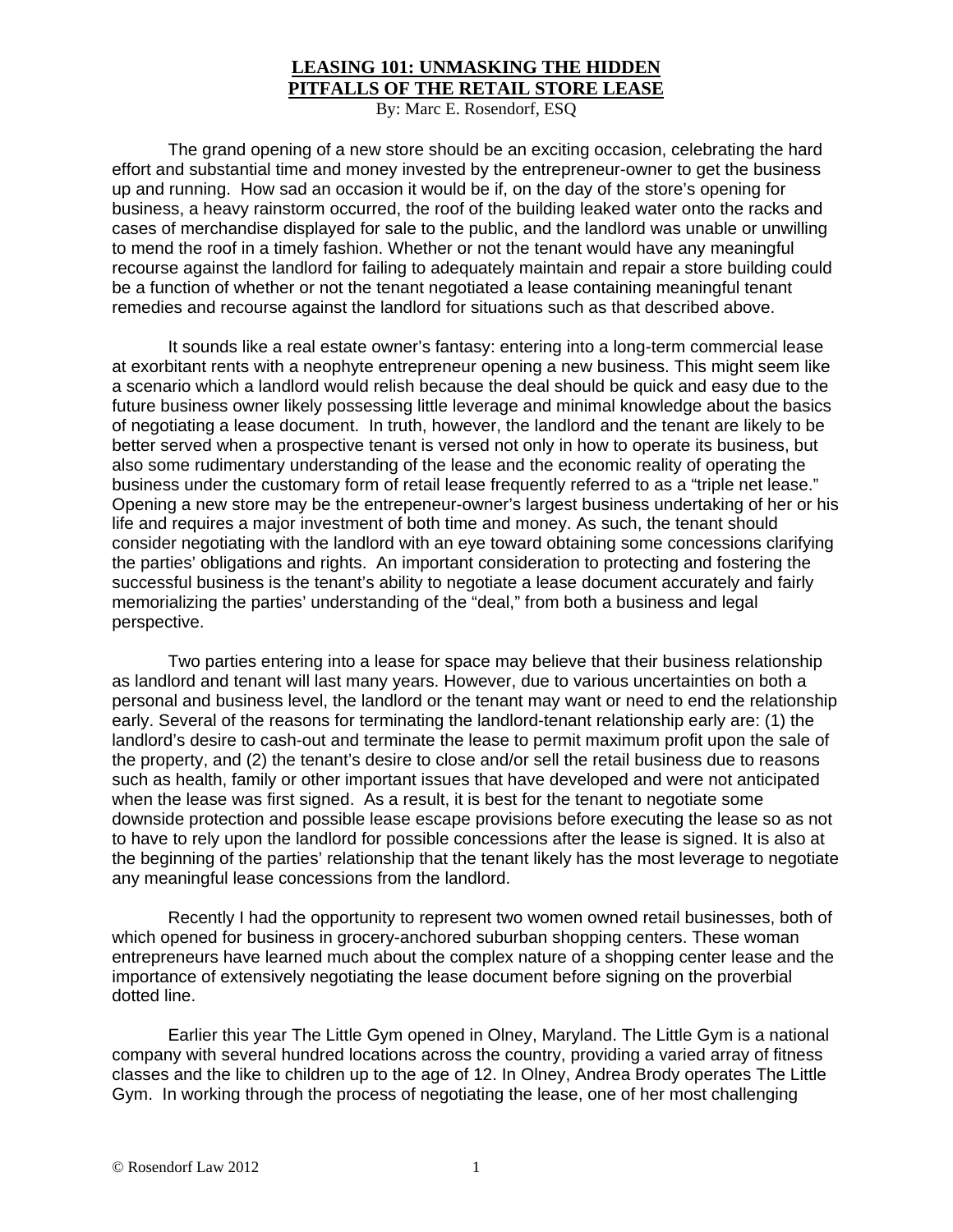issues was ironing out the details of both the landlord's and tenant's construction obligations and specifically which party was providing and/or paying for restoring and upgrading the heating, ventilating and air conditioning (HVAC) system to good working order and condition.

 Paula's Boutique, a successful woman operated business in Olney, Maryland recently opened its second location in Potomac, Maryland. Two of the major challenges confronting the owner, Paula Kahla, involved the landlord's and tenant's respective construction obligations, and the relative lack of drawing power of the shopping center's largest tenant. From the beginning of the lease negotiations the tenant expressed her concern with whether her business would be harmed if the largest tenant failed to attract sufficient business to the shopping center. As a result, the tenant and landlord explored and discussed the landlord's vision for the center and the parties attempted to understand and in a reasonable manner deal with each other's concerns.

 As both of the above-mentioned businesses will attest, achieving the tenant's business goals was better accomplished by the use of a Letter of Intent as a preliminary step in lease negotiations. Parties considering entering into a commercial lease often negotiate and enter into a Letters of Intent to determine whether a deal can be successfully concluded before expending much time and money wading through the complex lease document. Also, the Letter of Intent can be invaluable from a tenant's perspective, as it can accomplish critical elements of the deal in advance of the lawyers getting involved. Depending on the parties' intent and desire, the Letter of Intent can be binding, although more often it is merely a preliminary expression of desire as to what certain elements of a deal would include, and not a binding agreement.

 There are varied reasons and objectives parties frequently have when using a Letter of Intent, which include some or all of the following:

- Confirming some or all of the critical terms of a deal.
- Binding the parties to an actual, enforceable contract.
- Tying up or removing from the market the desired space while negotiations proceed so that the landlord cannot solicit a lease from others while good faith negotiations are proceeding.
- Ascertaining whether or not the deal is one likely to be concluded.
- Obtaining financing or approvals at an early stage.
- Satisfying conditions specified under partnership agreements or financing commitments.
- Preventing the tenant from leasing space in another location in competition with the space under negotiation by the parties.
- Providing for certain remedies should the negotiation fail, e.g., reimbursement of particular costs and expenses such as architects, engineers and attorneys fees.
- Entering into mutual confidentiality agreements regarding the intended transaction.
- Reducing time and expense by providing the parties and their lawyers with a guide for the preparation of the lease document.

Letters of Intent often do not cover all of the terms of the proposed lease transaction. Nevertheless, landlords and tenants sometimes use fully binding Letters of Intent or provide for particular binding provisions in a non-binding Letter of Intent. Examples of binding provisions in non-binding Letters of Intent include confidentiality covenants and agreements to remove the property from the market, and exclusively negotiate with one party for a defined period of time. The primary function of using the Letter of Intent for many is to smooth the way to an easier and quicker negotiation, with the Letter of Intent serving as the guide or road map for critical business issues.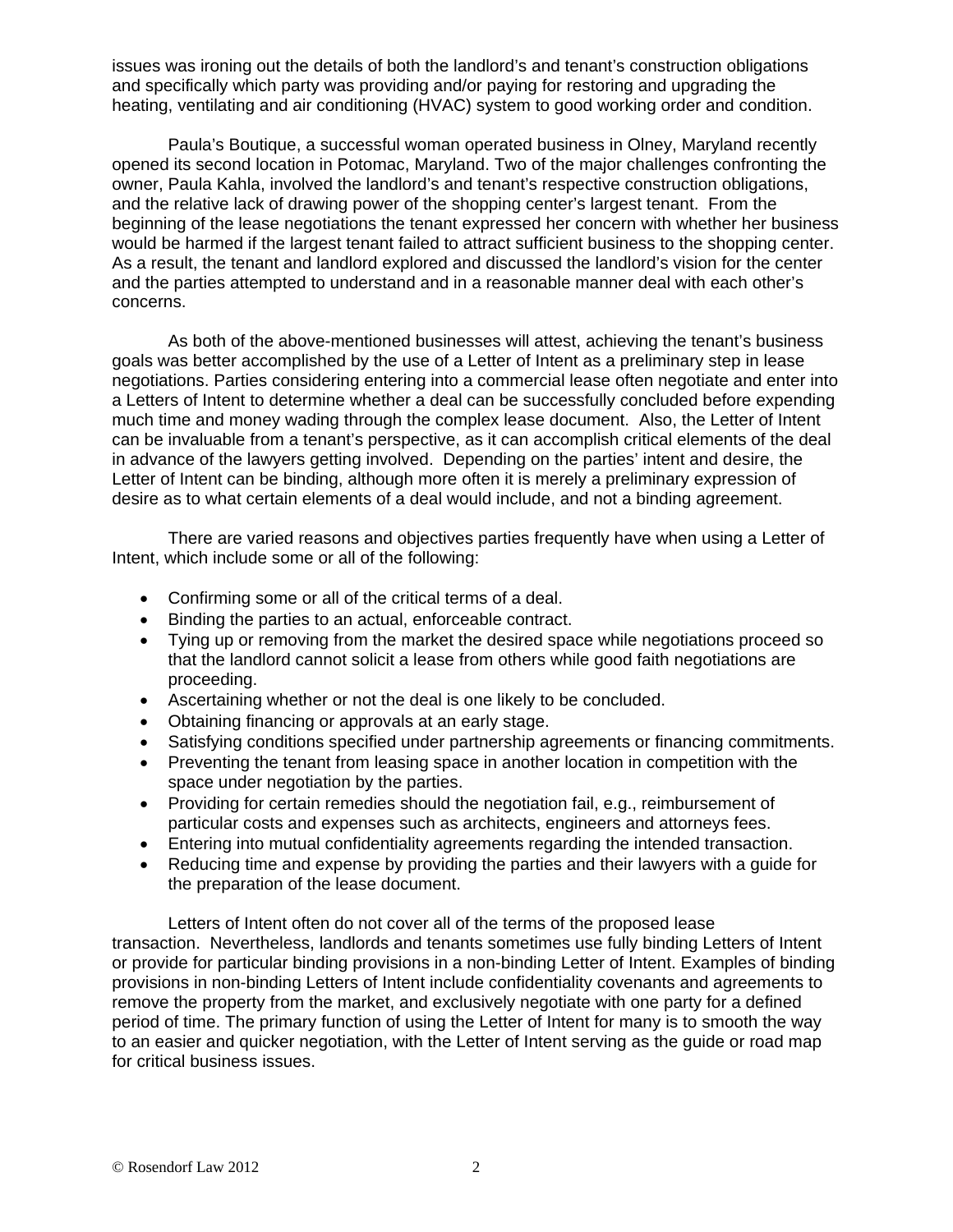Once the Letter of Intent is completed the landlord and tenant move to phase II of the lease negotiations, the lease. Some of the major economic components of a lease are discussed below.

**Minimum Rent**. This is the main component of rent and is sometime referred to as base rent. It is usually based upon the total leasable square footage of the leased premises. In several of the most expensive submarkets within the Washington, DC metropolitan area, the minimum rents for 2004 at some of the most prominent retail fashion oriented properties are expected to exceed \$100.00 per square foot. In some of the outlying market areas, however, minimum rent for conventional neighborhood food/drug retail properties is in the \$20.00 to \$30.00 per square foot range. Minimum rent seldom stays fixed over the entire term of the lease. Typically it increases according to one of several methods such as a pre-determined stepped schedule, the Consumer Price Index (CPI) or the fair market rental value approach.

**Additional Rent**. In addition to the minimum rent, landlords charge tenants for so-called additional rent when the tenant is entering a triple net lease. The triple net lease is the favored lease format for retail properties in this area and the tenant will pay, as additional rent, a prorata share of most if not all of the costs and expenses incurred by the landlord for operating, owning and managing the shopping center or other property of which the tenant's store premises form a part. These charges include insurance costs, property taxes and operating expenses for maintenance and repair of the property. The extent of the net charges are frequently not fully appreciated by the tenant and should be carefully reviewed and understood prior to lease execution. The charges may also include landlord management fees, administrative fees, marketing and advertising, legal expenses, capital expenditures, reserves and others too numerous to mention. In some jurisdictions the landlord is required to permit the tenant an audit right, however, reserving this right in the lease is still the preferred approach. Additional considerations are whether or not the landlord will consider capping certain categories of expenses (e.g., controllable costs) and excluding certain categories of costs and expenses that arguably should be paid by the landlord and not charged to the tenant.

**Percentage Rent**. Retail shopping center leases often provide for percentage rent payments in addition to the minimum rent and additional rents. Percentage rent payments are an additional rental assessed against the tenant based upon a percentage of the sales of goods and/or services made by the tenant within the store premises. The amount is calculated by determining a "break point" or dollar amount of sales out of the store premises per year, above which a specified percentage rent is payable. The tenant is required to maintain accurate books and records of its accounts, provide the landlord periodic statements of sales, and pay the applicable percentage rent monthly, quarterly and/or annually. The landlord will undoubtedly request the right to audit tenant's sales records. Various exclusions should be negotiated and the landlord should agree to retain tenant's sales information in confidence.

**Condition of Premises/Construction Allowance**. Tenant's construction work is, in part, based upon the existing condition of the premises when possession is made available to the tenant. More often than not the premises are delivered to the tenant in "as-is" condition and all of the work required to ready the premises for business is to be completed by the tenant. Depending upon the tenant's leverage, the landlord may provide a tenant construction allowance in the form of a cash payment stated as a dollar amount per square foot. Before the Lease is signed, the tenant should conduct a thorough inspection of the premises with a qualified contractor to determine its condition and suitability, including the condition of the HVAC and other systems. Another important consideration for the tenant is obtaining permission to build out and fixture the premises without undue restriction or controls by the landlord. This can best be accomplished by obtaining landlord's approval of tenant's construction, and sign plans in advance of executing the Lease.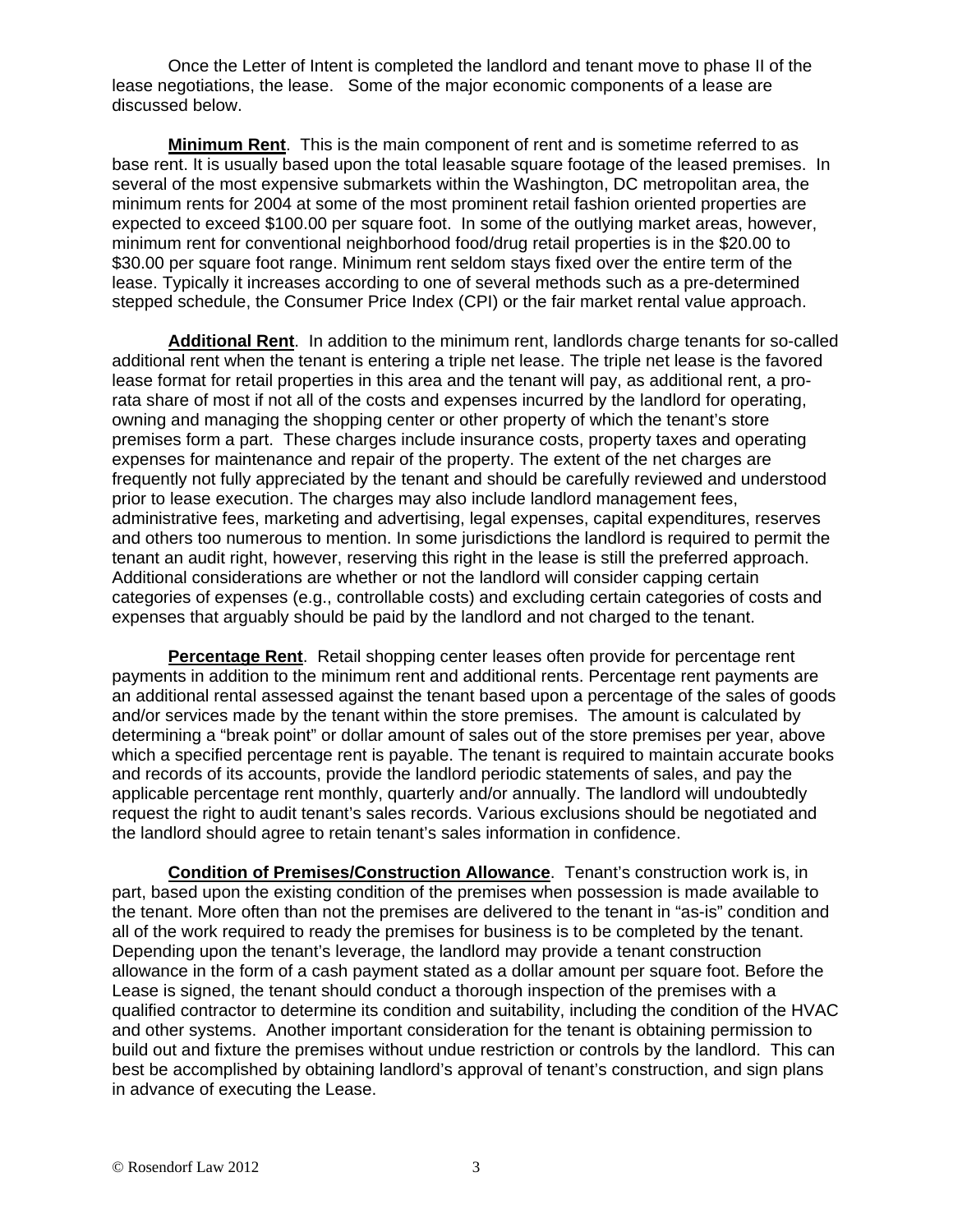**Security Deposit**. Except for tenants with a very strong financial statement and proven track record for successfully operating a similar business, the landlord typically requires a cash security deposit equal to one month's rent and additional charges. Without a security deposit, a landlord may have little recourse if a tenant vacates and abandons its premises before the lease term ends.

**Term**. Generally, the landlord may prefer a longer lease term than the tenant. Shopping center leases usually run for at least five years. The tenant should also negotiate an option to renew or extend the lease term as part of the original lease at predetermined rents. The Lease should provide that the term commences and the tenant begins paying the rent and other charges upon the tenant's opening for business, or within an agreed upon number of days (e.g., 60-days) after the tenant obtains sole and exclusive possession of the premises.

**Option to Terminate**. If a shopping center's anchor tenant was to close during the lease term the impact could be devastating upon the tenant's business. The tenant would do well to negotiate a right of early termination available should its business not succeed in spite of commercially reasonable efforts or if a substantial number of other stores or the anchor tenant(s) vacate the shopping center resulting in an adverse affect upon the tenant's ongoing business.

**Exclusive Use**. The tenant should seek an exclusive use provision requiring that the landlord not lease to any other business whose use competes with the tenant's use. This provision is very important to most tenants because it will minimize the chance that the tenant's business will be harmed by direct competition from another merchant in the shopping center.

**Radius Restriction**. The flip side of the tenant's exclusive use right is that the landlord may require that the tenant and/or its officers, directors and others with an interest in the tenant's business refrain from operating any competing or similar business within a set distance of the shopping center (e.g., three miles). The stated justification for this form of restriction is to require that the tenant focus all of its efforts on the business operated at the premises rather than another location potentially in competition with the business operated at the premises.

**Operating Covenant**. Most shopping center leases will require the tenant to operate during all days (except a few notable national holidays) of the year and for at least twelve hours a day plus any additional days and hours designated by the landlord. This requirement is especially prevalent in a lease where the tenant is required to pay percentage rent. The tenant would do well to negotiate in the lease some flexibility to permit it to close periodically for reasons such as inventory, remodel, etc., as well as some other limited exceptions to the operating covenant.

**Tenant's Default**. Many shopping center leases provide for an automatic default upon the tenant's failing to pay rent or any other charges when due. The tenant should be extremely hesitant to agree to any lease where the lease does not provide that the landlord must first give written notice to the tenant specifying the default and providing the tenant with a reasonable period to cure the alleged default before the landlord can hold the tenant in default of the lease.

**Assignment and Subletting**. Most shopping center leases provide that the landlord has the sole and absolute unfettered right to determine whether or not to permit an assignment of the lease or sublet of the premises. The tenant's future personal and business objectives, however, may be frustrated if the tenant has no ability to sell its business. The tenant would be better served if the lease required that the tenant first seek the landlord's consent but that the landlord's consent could not be unreasonably withheld or delayed. Typical criteria important to a landlord's decision to consent or deny consent to a proposed assignment or sublet include the intended use of the premises, the financial strength of the new owner, and the business track